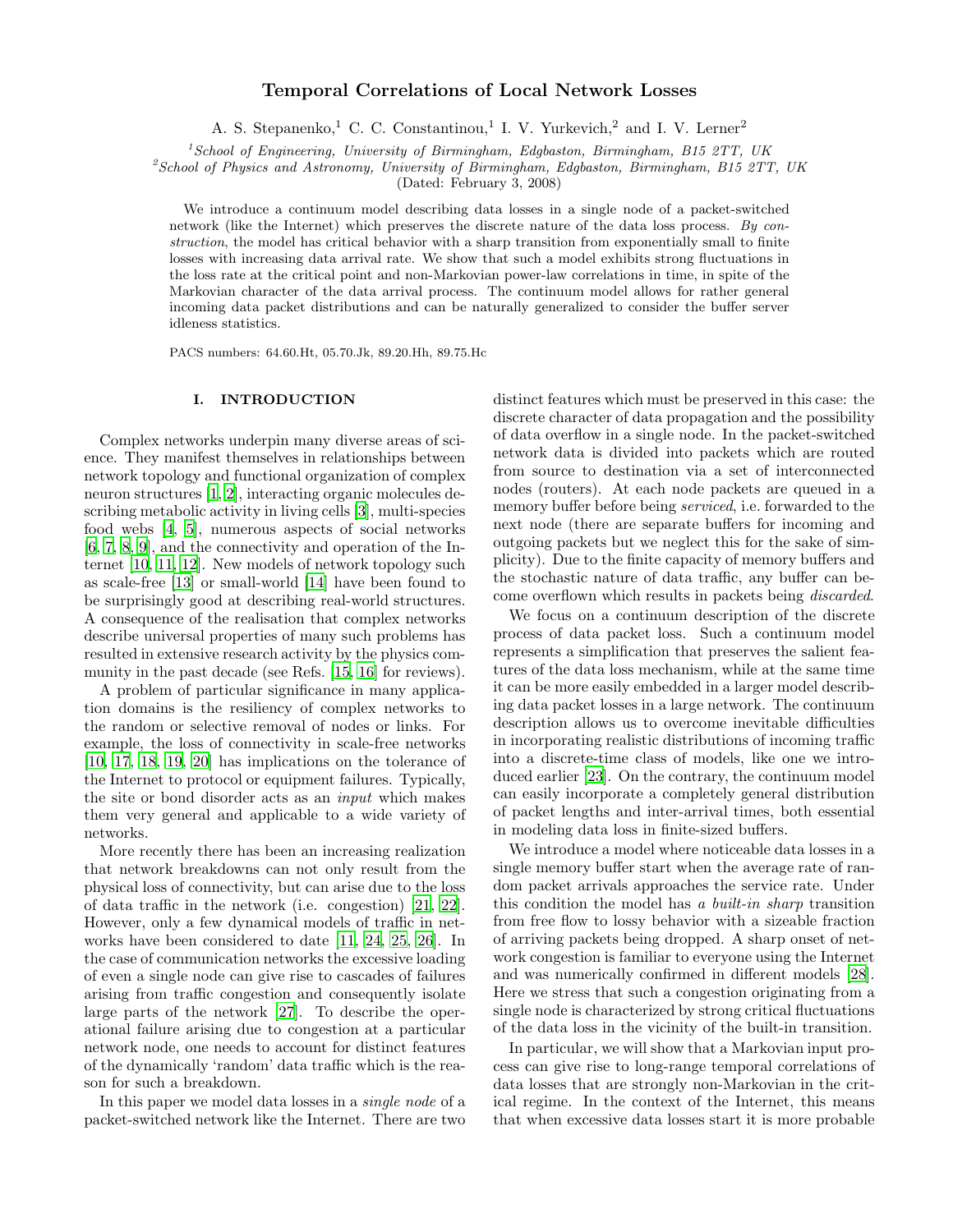that they persist for a while, thus impacting on network operation. As we will discuss later in this paper, this non-Markovian behavior has a profound effect on the operation of current Internet protocols, such as the Transport Control Protocol (TCP), that dictate how users experience the network operation.

While data loss is natural and inevitable due to data overflow, we show that loss rate statistics turn out to be highly nontrivial in the realistic case of a finite buffer, where at the critical point the magnitude of fluctuations can exceed the average value. The fluctuations still obey the central limit theorem but only in the unrealistically long time limit. The importance of fluctuations in some intermediate regime is a definitive feature of mesoscopic physics, albeit the reasons for this are absolutely different (note that even in the case of electrons, the origin of the mesoscopic phenomena can be either quantum or purely classical, see, e.g., [\[29\]](#page-5-28)).

The average loss rate and/or transport delays were previously studied, e.g., in the theories of bulk queues [\[30,](#page-5-29) [31\]](#page-5-30) or a jamming transition in traffic flow [\[32\]](#page-5-31). What makes present considerations intrinsically different from these theories is the very nature of the quantity we consider: the losses (not existing in flow models) make the description of the traffic process essentially non-Hermitian. Although fluctuations in network dynamics were previously studied (see, e.g. [\[11](#page-5-10), [33](#page-5-32)]), this was done through measurements or numerical simulations of data traffic.

Due to the symmetry of the continuum description of a buffer with respect to its full (lossy) and empty (idle) states, we also derive corresponding expressions for the statistics of idleness of the buffer server (i.e. output links from routers). This quantity is essential in determining the way the statistics of data traffic going into a subsequent buffer along a data path are shaped. This is selfevidently important when we are attempting to describe the operation of an entire network.

### II. THE MODEL

We consider a single finite-size memory buffer fed with a random data-packet stream. It stores the packets and then is serviced by the data-link that sends this packets further along the network on a first-in-first-out basis. This adequately models the output buffer attached to the switching device in the router. The speed of the input line of the buffer is much bigger than the speed of the output line. The reason is that the input comes from the switching fabric of a router which is designed to operate very fast indeed in order to feed a large number of such buffers, but sequentially. The capacity of the output line is normally smaller.

Hence, we can model the packet arrival as an instantaneous renewal process. The storage capacity of the buffer is L, measured in bits. The lengths of arriving packets are treated as random, all being much smaller than L. The

service rate (i.e. the rate at which packets depart from the buffer) is considered to be deterministic, as randomness in it is negligible as compared to that of the input traffic. We normalize the lengths of packets  $p$ , the speed of the output link  $r_{\text{out}}$  and the queue length  $\ell$  by the size of the buffer  $L$  (which is henceforth set to 1).

The procedure for the renewal cycle is described as follows: at the moment of arrival of a packet of size  $p$ , the state of the queue is  $\ell$ , this is followed by the gap  $\eta$  (random inter-arrival time) until the next arrival. We introduce the time scale required to empty a full buffer provided there are no new arrivals,  $\eta_0 \equiv 1/r_{\rm out}$ . If  $\ell + p \leq$ 1 then the packet joins the queue and the queue length prior the next arrival is  $\ell' = \ell + p - \eta/\eta_0$  if  $\ell' > 0$  and  $\ell' = 0$  otherwise. If  $\ell + p > 1$  then the packet is discarded and the queue length prior the next arrival is  $\ell' = \ell - \eta/\eta_0$ if  $\ell' > 0$  and  $\ell' = 0$  otherwise.

Since the maximum packet size is much less than 1 (the buffer size) and assuming that the average incoming traffic rate  $r_{\text{in}}$  (also normalized to the buffer size) is close to the service rate:

<span id="page-1-0"></span>
$$
|r_{\rm in}\eta_0 - 1| \ll 1\tag{1}
$$

we can treat  $p, \eta$  and  $\ell$  as continuous variables.

Our aim is to calculate the statistics of the amount of the dropped traffic and the service lost due to idleness of the output link during time  $t \gg \bar{\eta}$  ( $\bar{\eta}$  is the average inter-arrival time) in the regime [\(1\)](#page-1-0). In this regime and for observation times  $t \gg \bar{\eta}$ , the system can be described by the Fokker-Planck equation as follows (in terms of the transitional probability density function  $w(\ell', t; \ell)$ 

<span id="page-1-2"></span>
$$
\partial_t w(\ell', t; \ell) = -a \partial_{\ell'} w(\ell', t; \ell) + \frac{1}{2} \sigma^2 \partial_{\ell'}^2 w(\ell', t; \ell) , \quad (2)
$$

where a and  $\sigma^2$  are average moments of the change of the queue size per unit time

<span id="page-1-1"></span>
$$
a \equiv \frac{1}{\Delta t} \langle \Delta \ell \rangle \ , \quad \sigma^2 \equiv \frac{1}{\Delta t} \langle \Delta \ell^2 \rangle \ , \quad \Delta t \to 0 \quad (3)
$$

and the following boundary and initial conditions are imposed

<span id="page-1-3"></span>
$$
J(\ell', t; \ell)|_{\ell'=0,1} = 0 , \qquad (4)
$$

<span id="page-1-4"></span>
$$
w(\ell',t;\ell)|_{t=0} = \delta(\ell'-\ell) , \qquad (5)
$$

where

$$
J(\ell', t; \ell) \equiv aw(\ell', t; \ell) - \frac{1}{2}\sigma^2 \partial_{\ell'} w(\ell', t; \ell)
$$
 (6)

is the probability current. By  $\Delta t \rightarrow 0$  in eq. [\(3\)](#page-1-1) we mean that  $\Delta t$  is much smaller than the observation time, but large enough so that the underlying stochastic processes can be considered as continuous:

$$
\bar{\eta} \ll \Delta t \ll t \tag{7}
$$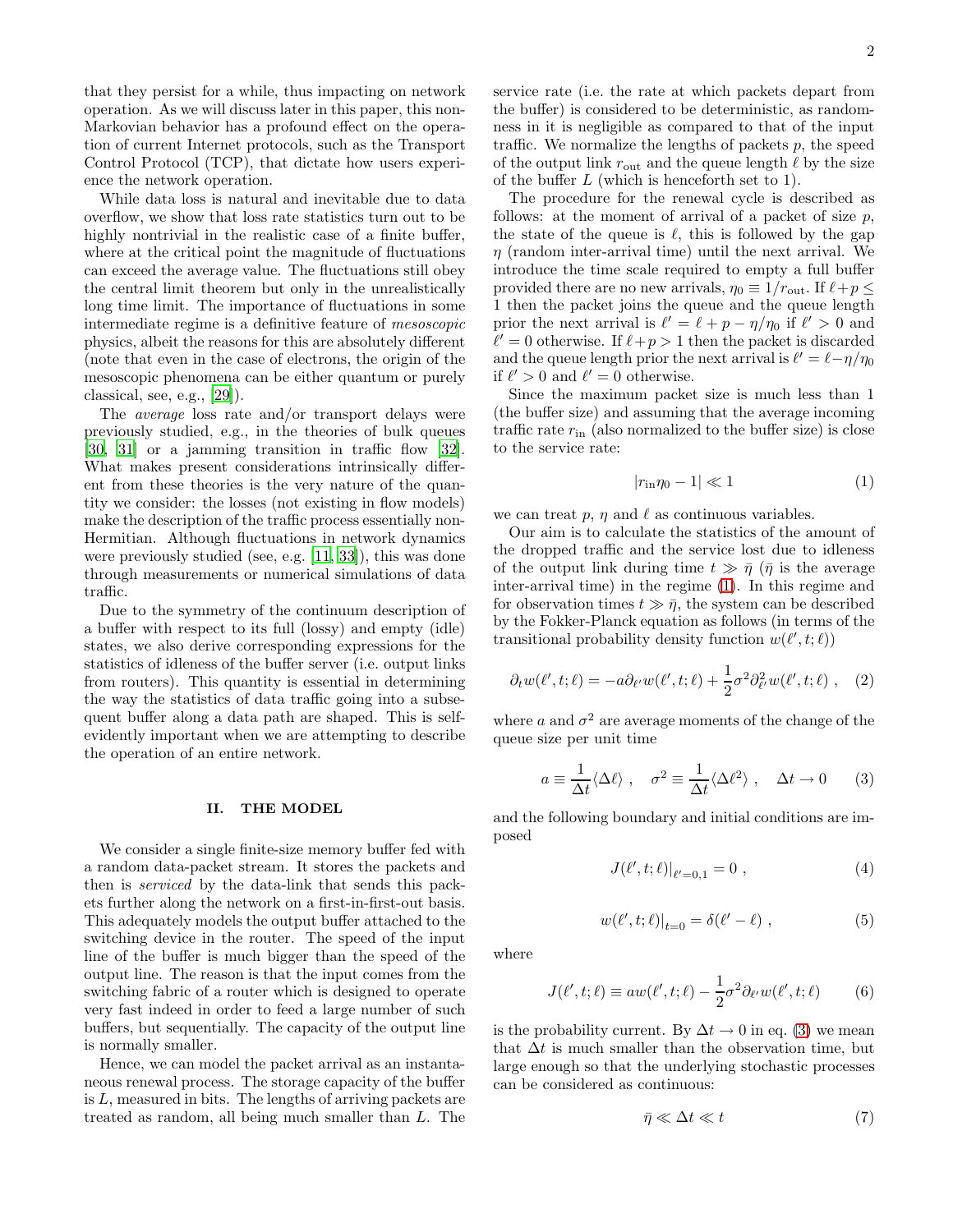The solution of  $(2,4,5)$  $(2,4,5)$  $(2,4,5)$  can be expressed as follows

<span id="page-2-0"></span>
$$
w(\ell', t; \ell) = 2e^{v(\ell' - \ell)} \sum_{k=1}^{\infty} \frac{\exp\left[-(4\pi^2 k^2 + v^2)\tau\right]}{4\pi^2 k^2 + v^2}
$$
  
×  $[2\pi k \cos(2\pi k\ell') + v \sin(2\pi k\ell')]$   
×  $[2\pi k \cos(2\pi k\ell) + v \sin(2\pi k\ell)]$  (8)

where

<span id="page-2-9"></span>
$$
v \equiv \frac{a}{\sigma^2} , \qquad \tau \equiv \frac{\sigma^2 t}{2} \tag{9}
$$

Note that the solution [\(8\)](#page-2-0) can be expressed in terms of  $\theta$ -functions.

For the Laplace transform of  $w(\ell', t; \ell)$  we have

<span id="page-2-1"></span>
$$
W(\ell', \epsilon; \ell) \equiv \mathcal{L}_{\tau} w(\ell', t; \ell) = \frac{1}{2} \frac{e^{v(\ell'-\ell)}}{\kappa \sinh(\kappa)}
$$

$$
\times \left\{ \frac{2v^2}{\epsilon} \cosh[\kappa(\ell'+\ell-1)] + \frac{2\kappa v}{\epsilon} \sinh[\kappa(\ell'+\ell-1)] + \cosh[\kappa(\ell'+\ell-1)] \right\}
$$

$$
+ \cosh[\kappa(|\ell'-\ell|-1)] + \cosh[\kappa(\ell'+\ell-1)] \right\}
$$
(10)

where

$$
\kappa \equiv \sqrt{\epsilon + v^2} \tag{11}
$$

From [\(10\)](#page-2-1) we have for the probabilities of returning to the boundaries

$$
W(0, \epsilon; 0) = \frac{1}{\epsilon} \left[ \kappa \cosh(\kappa) - v \right]
$$
  

$$
W(1, \epsilon; 1) = \frac{1}{\epsilon} \left[ \kappa \cosh(\kappa) + v \right]
$$
 (12)

These will be used in the next section.

## III. STATISTICS OF LOSSES

In this section we concentrate on the statistics of the losses due to the buffer overflowing. The corresponding formulae for the statistics of the server idleness can be obtained using transformation  $\ell \to 1-\ell, v \to -v$ .

First, we estimate the size of fluctuations of the losses on a time scale  $t \ll 2/\sigma^2$ . In order to do that we consider the dynamics of the system near the boundary  $\ell = 1$ which is governed by the following transitional probability:

$$
w_0(\ell', t; \ell) = \frac{1}{\sqrt{2\pi\sigma^2 t}} \exp\left[-\frac{a(\ell'-\ell)}{\sigma^2} - \frac{a^2 t}{2\sigma^2}\right] \times \left\{\exp\left[-\frac{(\ell'-\ell)^2}{2\sigma^2 t}\right] + \exp\left[-\frac{(2-\ell'-\ell)^2}{2\sigma^2 t}\right]\right\} (13) - \frac{a}{\sigma^2} \exp\left[\frac{2a(1-\ell')}{\sigma^2}\right] \text{erfc}\left[\frac{2-\ell'-\ell+a t}{\sqrt{2\sigma^2 t}}\right]
$$

which is the solution of [\(2\)](#page-1-2) when the boundary  $\ell = 0$ is sent to −∞. The change in the state of the system during time  $t$  can then be represented as follows:

<span id="page-2-4"></span>
$$
\Delta \ell(t) \equiv \ell' - \ell = \Delta \ell_0(t) + \Delta \ell_{\text{loss}}(\ell', t; \ell) \tag{14}
$$

where  $\Delta \ell_0(t)$  is the change in the state of the system if there was no boundary, its statistics is determined by

<span id="page-2-2"></span>
$$
\langle \Delta \ell_0(t) \rangle = at \ , \quad \langle [\Delta \ell_0(t)]^2 \rangle = \sigma^2 t + o(t) \ , \tag{15}
$$

and  $\Delta \ell_{\text{loss}}(\ell', t; \ell)$  is the amount of traffic lost due to buffer overflowing. The moments of [\(15\)](#page-2-2) can be defined as follows

<span id="page-2-3"></span>
$$
\langle [\Delta \ell(t)]^n \rangle = \int d\ell' d\ell \, (\ell' - \ell)^n w_0(\ell', t; \ell) p(\ell) \qquad (16)
$$

where  $p(\ell)$  is the stationary distribution of buffer occupancy.

For the first two moments [\(16\)](#page-2-3) in the limit  $t \to 0$  we have

<span id="page-2-5"></span>
$$
\langle \Delta \ell(t) \rangle = at + \frac{\sigma^2 t}{2} p(1) , \quad \langle [\Delta \ell(t)]^2 \rangle = \sigma^2 t \qquad (17)
$$

From [\(14,](#page-2-4)[15](#page-2-2)[,17\)](#page-2-5) we can conclude that

$$
\langle \Delta \ell_{\rm loss}(t) \rangle = \frac{\sigma^2 t}{2} p(1)
$$
  

$$
\langle [\Delta \ell_{\rm loss}(t)]^2 \rangle + 2 \langle \Delta \ell_0(t) \Delta \ell_{\rm loss}(t) \rangle = o(t)
$$
 (18)

<span id="page-2-6"></span>The first of the relations [\(18\)](#page-2-6) means that  $\Delta \ell_{\mathrm{loss}}(\ell',t;\ell)$  is non-zero only if  $\ell', \ell \sim 1$  in the limit  $t \to 0$ . The second relation means either

<span id="page-2-8"></span>
$$
\langle [\Delta \ell_{\rm loss}(t)]^2 \rangle, \langle \Delta \ell_0(t) \Delta \ell_{\rm loss}(t) \rangle = o(t) \tag{19}
$$

or

<span id="page-2-7"></span>
$$
\Delta \ell_{\rm loss}(t) = -2\Delta \ell_0(t) + \mathcal{o}(\sqrt{t})
$$
\n(20)

The relation [\(20\)](#page-2-7) does not make sense physically, so in what follows we accept option [\(19\)](#page-2-8) and show that it is consistent with the later calculations.

Next we lift the restriction  $t \ll 2/\sigma^2$ . It can be shown that the conditional moments (with the condition that the system was in the state  $\ell$  at the beginning of the observation interval) can be expressed as follows:

$$
m_{\text{loss}}^{(k)}(t;\ell) = k! r_{\text{loss}}^k \prod_{i=1}^k \int_0^{t_{i+1}} dt_i \prod_{j=1}^{k-1} w(1, t_{j+1} - t_j; 1) \quad (21)
$$

$$
\times w(1, t_1; \ell) \ , \quad t_{k+1} \equiv t
$$

where  $w(\ell', t; \ell)$  is determined by [\(8\)](#page-2-0) and

<span id="page-2-10"></span>
$$
r_{\text{loss}} \equiv \lim_{t \to 0} \frac{1}{t} \int d\ell' \int d\ell \ \Delta \ell_{\text{loss}}(\ell', t; \ell)
$$

$$
= \lim_{t \to 0} \frac{1}{t} \int_{-\infty}^{1} d\ell' d\ell \ (\ell' - \ell - at) w_0(\ell', t; \ell) = \frac{\sigma^2}{2} \tag{22}
$$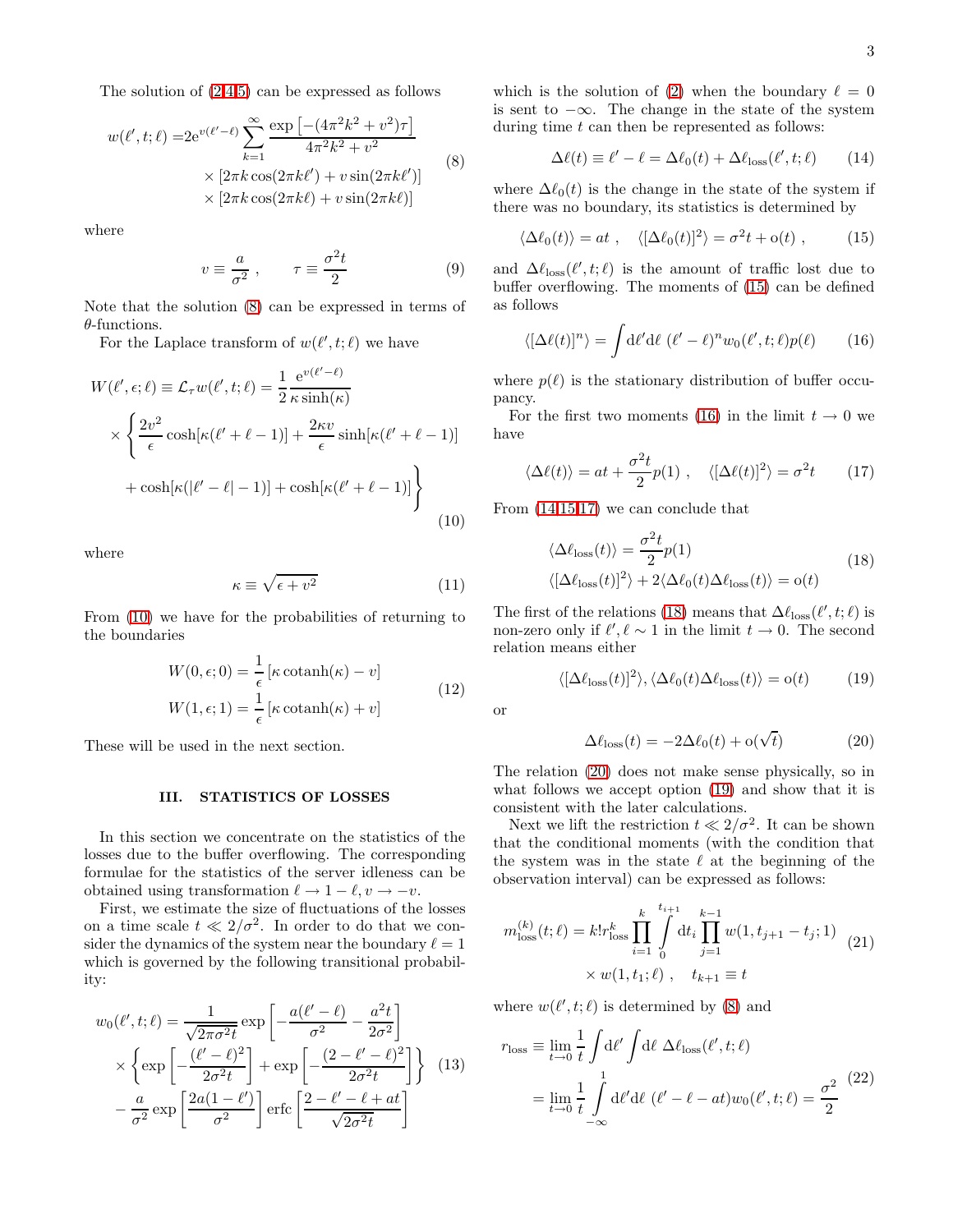For unconditional moments in the stationary regime we have

<span id="page-3-4"></span>
$$
m_{\text{loss}}^{(k)}(t) \equiv \int_0^1 \mathrm{d}\ell \ m_{\text{loss}}^{(k)}(t;\ell) p(\ell) = k! \prod_{i=1}^k \int_0^{\tau_{i+1}} \mathrm{d}\tau_i \prod_{j=1}^{k-1} w(1, t_{j+1} - t_j; 1) \cdot p(1)
$$
(23)

where  $\tau$  is defined in [\(9\)](#page-2-9) and  $p(\ell)$  is the stationary solution of  $(2)$ :

$$
p(\ell) = \frac{2v e^{2v\ell}}{e^{2v} - 1}
$$
\n
$$
(24)
$$

To calculate  $m_{\text{loss}}^{(k)}(t)$  we consider its Laplace transform:

<span id="page-3-0"></span>
$$
M_{\text{loss}}^{(k)}(\epsilon) \equiv \mathcal{L}_{\tau} m_{\text{loss}}^{(k)}(t) = \int_{0}^{\infty} d\tau \ e^{-\epsilon \tau} m_{\text{loss}}^{(k)}(t)
$$

$$
= k!p(1) \left[ \mathcal{L}_{\tau} w(1, t; 1) \right]^{k-1} \mathcal{L}_{\tau} \tau
$$

$$
= k!p(1) \left[ W(1, \epsilon; 1) \right]^{k-1} \frac{1}{\epsilon^2}
$$
(25)

where  $W(1, \epsilon; 1)$  is is defined by [\(10\)](#page-2-1).

Taking now the inverse Laplace transform we have

$$
m_{\mathrm{loss}}^{(k)}(t) \equiv \mathcal{L}_{\epsilon}^{-1} M_{\mathrm{loss}}^{(k)}(\epsilon) = \frac{1}{2\pi i} \int_{\gamma - i\infty}^{\gamma + i\infty} d\epsilon \ e^{\epsilon \tau} M_{\mathrm{loss}}^{(k)}(\epsilon) \tag{26}
$$

From [\(25\)](#page-3-0) we obtain

$$
m_{\text{loss}}^{(1)}(t) = p(1)\tau = p(1)\frac{\sigma^2 t}{2}
$$
 (27)

For the moments [\(25\)](#page-3-0) with  $k > 1$  we can identify the following regimes:

$$
M_{\mathrm{loss}}^{(k)}(\epsilon) = \begin{cases} k!p(1)\epsilon^{-(k+3)/2} & \epsilon \gg 1\\ k!p^k(1)\epsilon^{-(k+1)} & \epsilon \ll 1 \end{cases}
$$
 (28)

Correspondingly, for the moments in t-representation we have

$$
m_{\text{loss}}^{(k)}(t) = \begin{cases} k!p(1)\frac{\tau^{(k+1)/2}}{\Gamma[(k+3)/2]} & \tau \ll 1\\ p^k(1)\tau^k & \tau \gg 1 \end{cases} \tag{29}
$$

<span id="page-3-1"></span>Now we calculate the PDF  $p_{loss}(x;t)$  of the amount of the lost traffic,  $x$ , during time  $t$ . To calculate it we consider its characteristic function in the  $\epsilon$ -representation:

$$
\tilde{P}_{\text{loss}}(s; \epsilon) \equiv \mathcal{L}_x P_{\text{loss}}(x; \epsilon) ,
$$
\n
$$
P_{\text{loss}}(x; \epsilon) \equiv \mathcal{L}_\tau p_{\text{loss}}(x; t) .
$$
\n(30)

From [\(30\)](#page-3-1) we obtain

<span id="page-3-2"></span>
$$
\tilde{P}_{\text{loss}}(s; \epsilon) = \sum_{k=0}^{\infty} \frac{(-s)^k}{k!} \int_0^{\infty} dx \ x^k \mathcal{L}_{\tau} p_{\text{loss}}(x; t)
$$
\n
$$
= P_{\text{loss}}(\epsilon) + \sum_{k=1}^{\infty} \frac{(-s)^k}{k!} M_{\text{loss}}^{(k)}(\epsilon)
$$
\n(31)

where

$$
P_{\text{loss}}(\epsilon) = \mathcal{L}_{\tau} p_{\text{loss}}(t) , \quad p_{\text{loss}}(t) = \int_{0}^{\infty} dx \ p_{\text{loss}}(x, t) \quad (32)
$$

with  $1 - p_{loss}(t)$  being the probability for the system not to drop a single packet over the period of time  $t$ . Substituting  $(25)$  into  $(31)$  we have

$$
\tilde{P}_{\text{loss}}(s; \epsilon) = P_{\text{loss}}(\epsilon) + \frac{p(1)}{\epsilon^2} \sum_{k=1}^{\infty} (-s)^k [W(1, \epsilon; 1)]^{k-1}
$$
\n
$$
= P_{\text{loss}}(\epsilon) + \frac{p(1)}{\epsilon^2 W(1, \epsilon; 1)} \left[ -1 + \frac{1}{1 + sW(1, \epsilon; 1)} \right]
$$

In order that  $P_{\text{loss}}(s; \epsilon)$  did not have an abnormal behaviour (in particular, it did not contain terms like  $\delta(x)$ ), we must assume that

<span id="page-3-3"></span>
$$
P_{\text{loss}}(\epsilon) = \frac{p(1)}{\epsilon^2 W(1, \epsilon; 1)}
$$
\n(33)

Hence,

$$
P_{\text{loss}}(x;\epsilon) = \frac{p(1)}{\epsilon^2 W^2(1,\epsilon;1)} \exp\left[\frac{x}{W(1,\epsilon;1)}\right] \tag{34}
$$

Integrating this relation over  $x$ , we recover [\(33\)](#page-3-3), which shows that our assumption is indeed correct.

In the regimes of short and long times we have

$$
p_{\text{loss}}(x;t) = \begin{cases} p(1)\text{erfc}\left[\frac{x}{\sqrt{4\tau}}\right] & \tau \ll 1\\ \delta\left[x - \tau p(1)\right] & \tau \gg 1 \end{cases}
$$
(35)

and

$$
p_{\text{loss}}(t) = \begin{cases} p(1)\sqrt{\frac{4\tau}{\pi}} & \tau \ll 1\\ 1 & \tau \gg 1 \end{cases} \tag{36}
$$

The conditional PDF (with the condition that the system dropped at least one packet during the time  $t$ ) can be defined as follows

$$
w_{\text{loss}}(x;t) \equiv \frac{p_{\text{loss}}(x;t)}{p_{\text{loss}}(t)} = \begin{cases} \sqrt{\frac{\pi}{4\tau}} \text{erfc}\left[\frac{x}{\sqrt{4\tau}}\right] & \tau \ll 1\\ \delta\left[x - \tau p(1)\right] & \tau \gg 1 \end{cases}
$$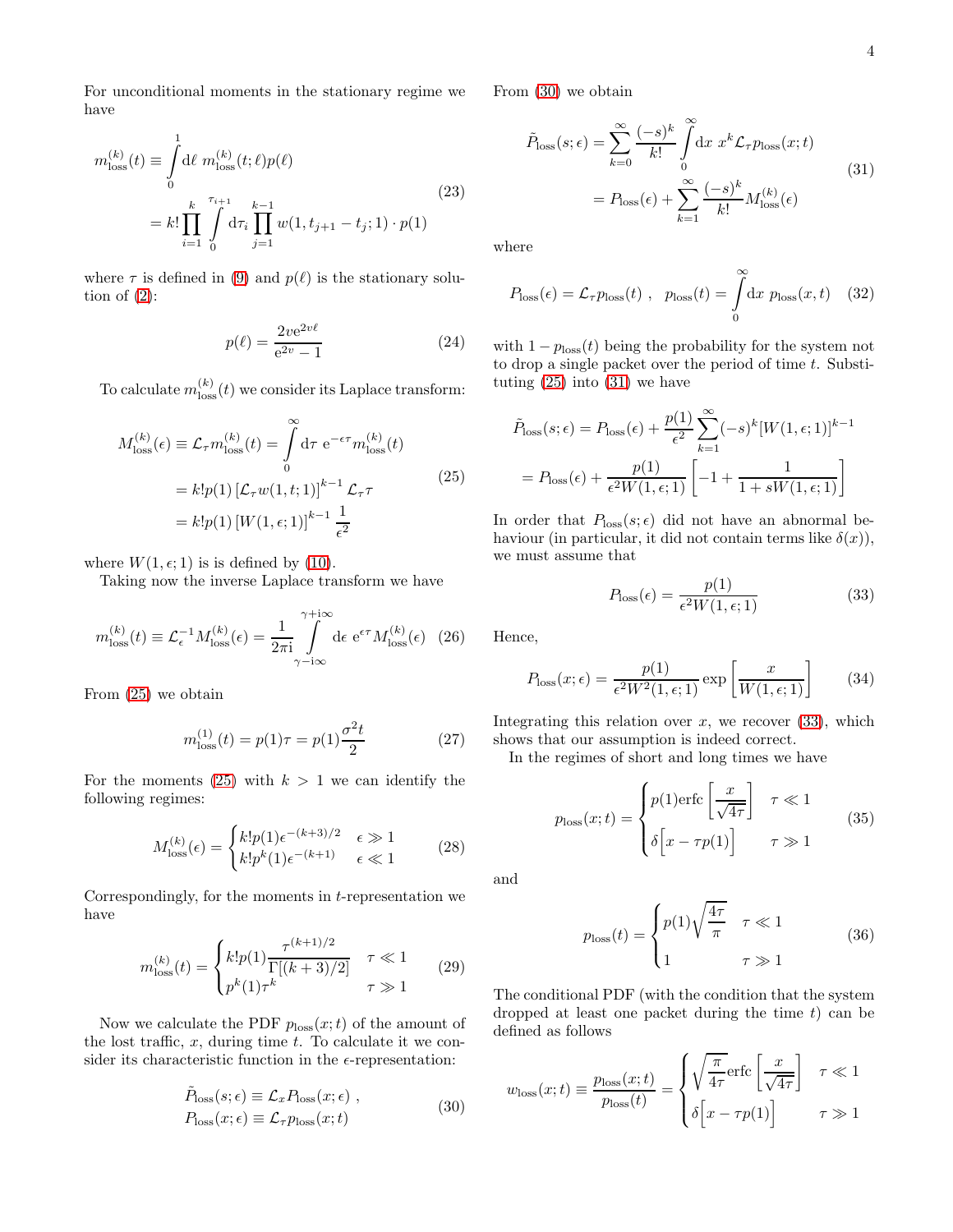The central moments can be calculated in the same way as [\(23\)](#page-3-4). Here we will consider only the variance of the losses  $\sigma_{\text{loss}}^2(t)$  in the limit  $\tau \gg 1$ :

$$
\sigma_{\text{loss}}^2(t) = m_{\text{loss}}^{(1)}(t) \left[ \frac{1}{|v|} \text{cotanh}|v| - \sinh^{-2} |v| \right]
$$

$$
= \begin{cases} \frac{2}{3} m_{\text{loss}}^{(1)}(t) & |v| \ll 1 \\ \frac{1}{|v|} m_{\text{loss}}^{(1)}(t) & |v| \gg 1 \end{cases}
$$
(37)

This is essentially in agreement with the result of considerations in Ref. [23](#page-5-26) where a simple discrete-time model for studying losses in a single buffer was introduced. In that model packets of fixed size arrive with probability  $p$  at the equidistant time epochs. The service was deterministic, and half of packet was served between the successive time epochs. In spite of such oversimplification, the discrete model has delivered quantitatively the same results which indicates the universality of the approach.

Finally, we calculate the correlator of the fluctuations of losses measured during two time intervals of length  $t_1$ and  $t_2$  correspondingly and separated by the time  $T$ :

$$
corr(t_1, t_2, T) = \int_0^1 d\ell \, \rho(t_1, t_2, T) - m_{\text{loss}}^{(1)}(t_1) m_{\text{loss}}^{(1)}(t_2)
$$

where

$$
\rho(t_1, t_2, T)
$$
  
=  $r_{\text{loss}}^2 \int_0^{t_1} dt'_1 \int_0^{t_2} dt'_2 w(1, t'_1 + t_2 - t'_2 + T; 1)p(1)$ 

with  $r_{\text{loss}}$  defined in [\(22\)](#page-2-10).

In the regime  $T \gg t_1, t_2$  and  $T \gg 2/\sigma^2$  it can be shown that

<span id="page-4-0"></span>
$$
corr(t_1, t_2, T) \underset{T \to \infty}{\to} 0 , \qquad (38)
$$

as we would expect. In fact, the correlator goes to zero exponentially if  $v \neq 0$ . In the opposite regime  $2/\sigma^2 \gg$  $T \gg t_1, t_2$  we have

<span id="page-4-1"></span>
$$
corr(t_1, t_2, T) = m_{\text{loss}}^{(1)}(t_1) m_{\text{loss}}^{(1)}(t_2) \frac{1}{p(1)} \sqrt{\frac{2}{\pi \sigma^2 T}}, \quad (39)
$$

which is again in agreement with the results of the discrete-time considerations [\[23\]](#page-5-26).

## IV. DISCUSSION AND CONCLUSION

As we would expect intuitively, loss events separated widely in time are uncorrelated as shown by equation [\(38\)](#page-4-0). By widely separated in time, we mean that the time separation of the two observation intervals in which losses occur is much longer than the time over which fluctuations of queue length become comparable or much bigger than the buffer size itself, i.e.  $2/\sigma^2$ .

However, in the case when the separation time is much smaller than  $2/\sigma^2$ , the correlations of loss fluctuations are decaying very, very slowly, as can be seen from equation [\(39\)](#page-4-1). Such time intervals are likely to be comparable or even smaller than the round trip times for typical TCP connections. TCP is the protocol that controls the rate at which data is sent across a network, between a particular source and destination. The exact details of the congeestion control operation of TCP can be found in [\[34\]](#page-5-33). For our purposes we shall only focus on its salient congestion control features and the implications of the result of equation [\(39\)](#page-4-1) on it.

TCP limits its sending rate as a function of the perceived network congestion. It operates on a virtual control loop of sending packets, receiving acknowledgements and estimating the round trip time. Once a packet is lost, the sender cuts its transmission rate by half. If no other loss is detected it increases its sending rate linearly by a small increment. But if a subsequent loss event is detected it cuts its transmission rate in half again. If successive loss events occur, which according to equation [\(39\)](#page-4-1) is likely on the relevant time scale, the reduction in transmission rate can be dramatic and potentially unnecessary. As there are multiple TCP connections experiencing losses at the same buffer this will lead to a cycle of rapid under-usage and slow convergence to congestion, which is clearly undesirable and ineffective.

Studying of spatial correlations of loss fluctuations over a network is work in progress. This will help us quantify the second significant aspect of TCP operation which is its reaction to time-out events, as this is connected to correlated losses and delays around the sequence of buffers forming each control loop.

To conclude, we emphasize that the stability of a network with respect to data loss was mostly analyzed in the past from the viewpoint of the loss of physical connectivity in the network topology where a failure of a given node or link was treated as a (probabilistic) input into a network model. Here we have studied dynamical fluctuations in data loss in a single node (memory buffer) of the network. We have shown that the strong fluctuations and long-time memory in losses inevitably follow from the discrete character of signal propagation in the packet-switched networks. This single-node fluctuations can potentially trigger a cascade of failures in neighboring nodes and thus result in a temporal failure of large parts of the network. In the next stage, we intend to utilize these features of the local data loss as dynamical inputs into the network and thus study possible abrupt increase of data loss in the network triggered by a local overload.